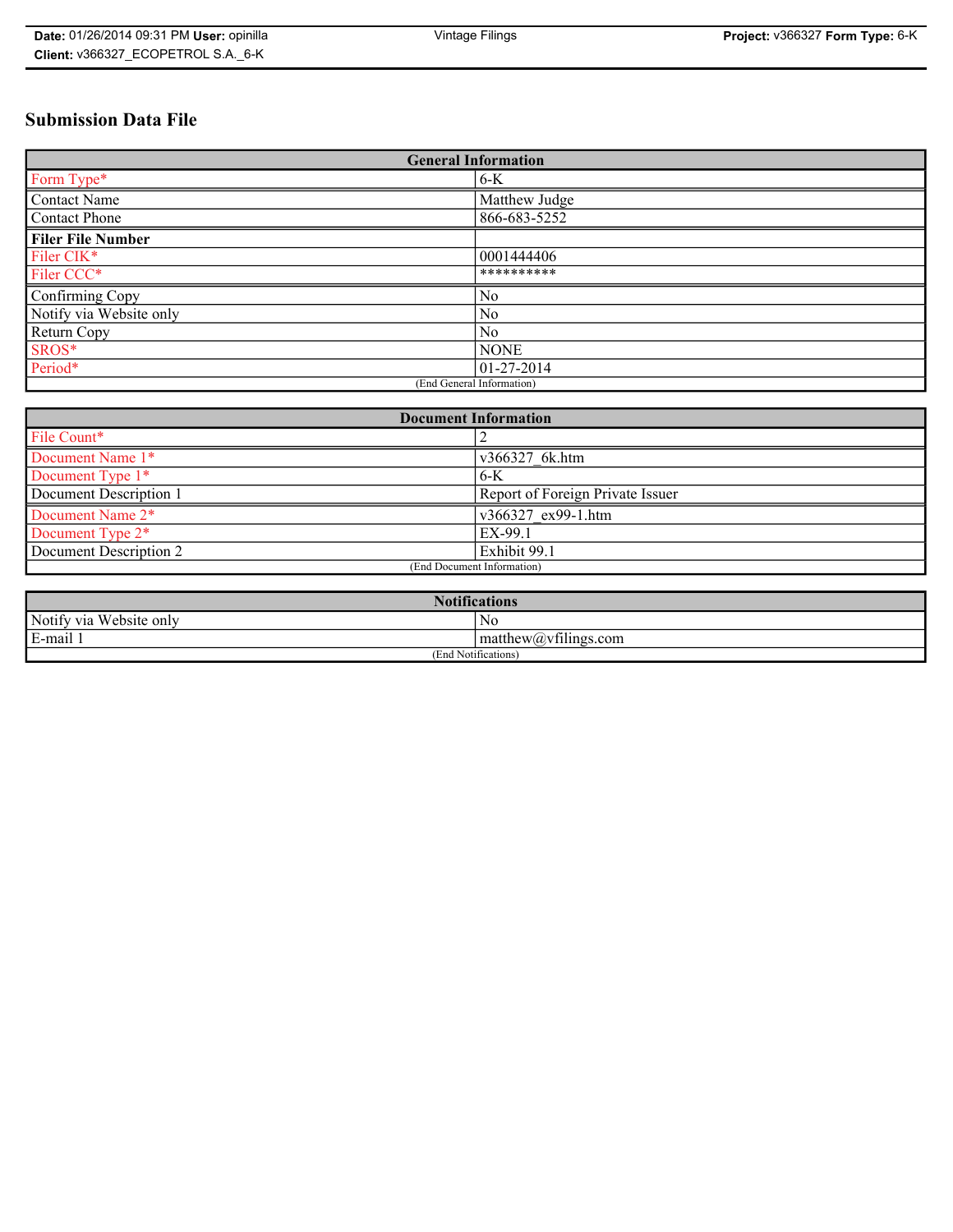## **SECURITIES AND EXCHANGE COMMISSION Washington, D.C. 20549**

 $\overline{a}$ 

### **FORM 6-K REPORT OF FOREIGN PRIVATE ISSUER PURSUANT TO RULE 13a-16 OR 15d-16 OF THE SECURITIES EXCHANGE ACT OF 1934**

January, 2014

 $\overline{a}$ 

 $\overline{a}$ 

 $\overline{a}$ 

 $\overline{a}$ 

Commission File Number: 333-153452

**ECOPETROL S.A.**

*(Exact name of registrant as specified in its Charter)*

Carrera 7 No. 37 – 69 BOGOTA – COLOMBIA

*(Address of registrant's principal executive offices)*

Indicate by check mark whether the registrant files or will file annual reports under cover Form 20-F or Form 40-F.

Form 20-F  $\boxtimes$  Form 40-F  $\Box$ 

Indicate by check mark if the registrant is submitting the Form 6-K in paper as permitted by Regulation S-T Rule 101(b)(1):

 $Yes$   $\square$  No  $X$ 

Indicate by check mark if the registrant is submitting the Form 6-K in paper as permitted by Regulation S-T Rule 101(b)(7):

 $Yes$   $\square$  No  $X$ 

Indicate by check mark whether by furnishing the information contained in this Form, the registrant is also thereby furnishing the information to the Commission pursuant to Rule 12g3-2(b) under the Securities Exchange Act of 1934.

 $Yes$   $\square$  No  $X$ 

If "Yes" is marked, indicate below the file number assigned to the registrant in connection with Rule 12g3-2(b): 82- N/A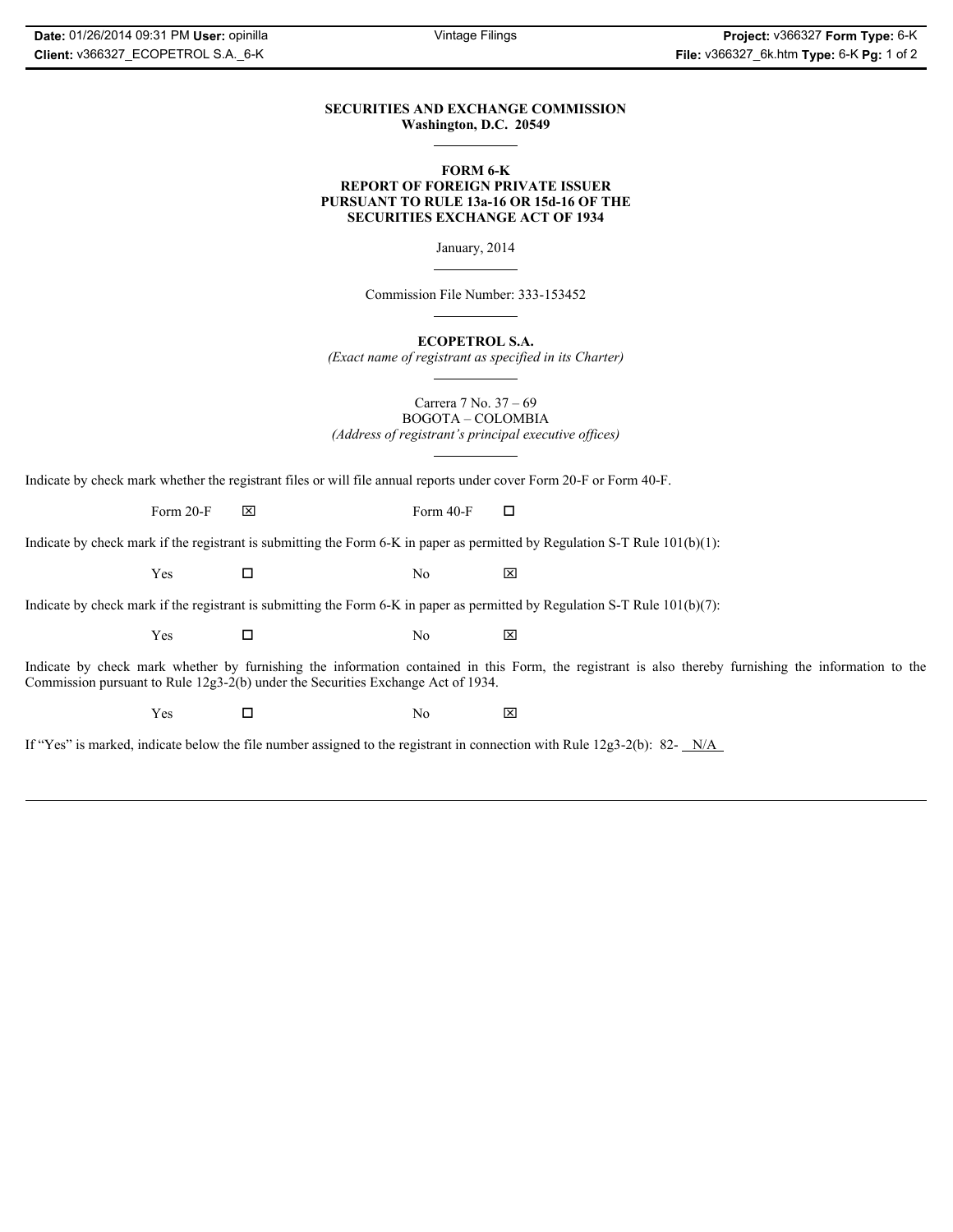# SIGNATURE

Pursuant to the requirements of the Securities Exchange Act of 1934, the Registrant has duly caused this report to be signed on its behalf by the undersigned, thereto duly authorized.

Date: January 27, 2014

Ecopetrol S.A.

By: /s/ Magda Manosalva

Name: Magda Manosalva Title: Chief Financial Officer